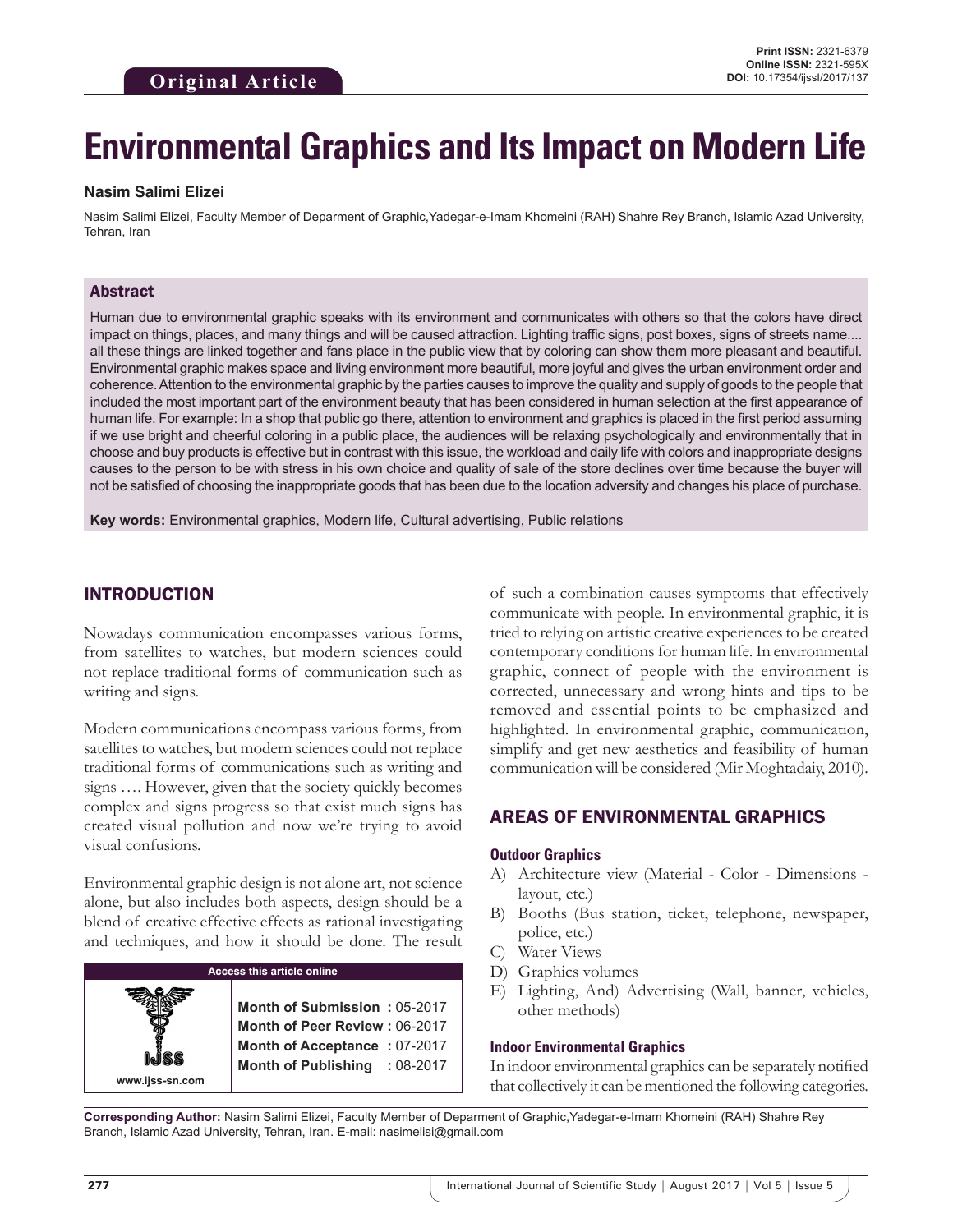- A) Showcase
- B) Stands and exhibition spaces
- C) Administrative and educational environments.
- D) Home environment.

Graphic is a scientific environment where the use of forms, colors, designs and different images skillfully, systematically and planned in order to improve and simplify the relations, communications, traffic and also more fully the beauty of the public environment is raised and examined (Saralynch, 2006).

# ENVIRONMENT GRAPHIC AND ITS IMPACT ON SOCIETY

When a graphic structure was in direct contact with various sectors of a civil society and aimed at creating a favorable living space and pleasant and coordinate with age, culture and mood of the community, it is mentioned as environmental graphic. Obviously, if the appropriate measures are not done by the officials in different areas in good and basic design and elements of forming the environmental graphic, the living environment and life of citizens will be as an unbearable and tense place. Because by creating a fit set in terms of shape and color can be provided hope and tension of people for life and provided general enthusiasm and given a new spirit to the community. Color in environmental graphics is important because it creates the facade. For example, by see double-decker red bus, we remember London and in this city or in northern cities that have large green space, it should be used green color and its complementary color is provocative. So environmental color that should be considered climate considerations, it is natural that for people who live in tropical environment should not use warm color, but it's better to use cool colors as turquoise and blue domes in old desert tissues are very pleasant (Mir Moghtadaei, 2010).

# ENVIRONMENTAL GRAPHIC GOALS

- 1) It guides people in the simplest form.
- 2) Beautification through the use of form, design and harmony with each other and the environment is carried out.
- 3) Increasing the level of culture of society in the form of cultural and commercial advertising purposes through the wall of ads, banners and so on.

Environmental design attempts to create harmony between plans that offers and everything that is in the environment.

Certain factors such as geography of environment, "weather", sun, "rainfall", thermal fluctuation, "vegetation and…as the natural and environmental sectors and factors such as the type of architecture and materials, traffic areas, and… as parts made due to the presence of man are factors that the designer must have known in the course of his work and to be considered (M. Beigi, 2016).

# ENVIRONMENTAL GRAPHIC AND ITS ROLE IN PUBLIC RELATIONS

Considering that in big cities in addition to the permanent residents, many people are in traffic to do economic, trade, health works, environmental graphics should play its role to people in this area have fewer problems in communicating and spending their affairs. Much of the information required, in connection with the traffic rules, awareness of activities and events and variety and service places that is offered.

Notification is done by components of city in the inner environment of city, so it should be created coordination between them and the city; environmental graphic designers closely collaborate with civil engineers.

Considering that in big cities in addition to the permanent residents, many people are in traffic to do economic, trade, health works, environmental graphics should play its role to people in this area have fewer problems in communicating and spending their affairs. Much of the information required, in connection with the traffic rules, awareness of activities and events and variety and service places that is offered. (Farahi Shalchi, 2016)

People should know different ways and secure and quick to get the environments and choose the best. Of course, determining standards of applying control over the signals and private sector signs that could interfere the public effectiveness or their complementary is integral component of appropriate information system of environment.

# MAIN SPECIFICATIONS OF ENVIRONMENTAL GRAPHIC

Environmental Graphic benefits from all signs and lights, the shape and color and line and layout and writing and if used properly, it has many benefits:

Facilitate social communication.

Accelerate economic activity.

Improve safety and traffic flow

Inform people of possibilities that city gives them.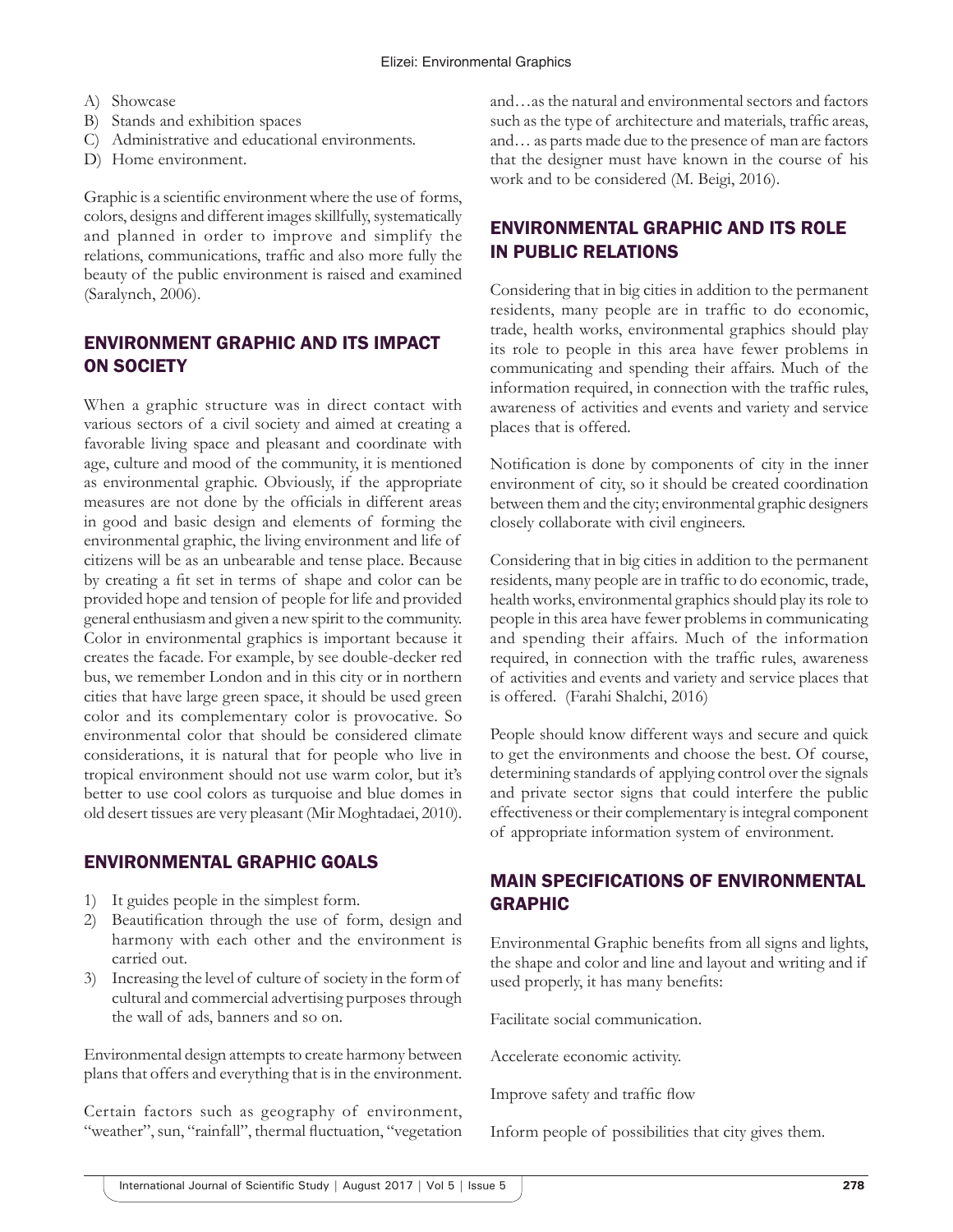Reduce crimes of nervous tensions of people.

Help to meet the social needs of people with communication with the surrounding environment by identifying, guide and information.

Help to mental health of people by creating visually beautiful scenery in the environment.

### **The Main Factors of Expression in Environmental Graphic**

- Poster
- Signs
- Motorway signs
- Road signs
- Illuminated signs (neon)
- Advertising on vehicles
- Environmental design of parks
- Design superstructure and color of them
- Design of public service, bus stops, telephone booths, benches and …
- Environmental design, cultural and recreational centers
- Design of decorative volumes in squares and parks
- Boards of stores, shops, cinemas and all public and private organizations and institutions- types of advertising signs such as billboards, tetrahedral, threedimensional, three-dimensional, digital

# AREAS OF ENVIRONMENTAL GRAPHICS

Environmental Graphic both open and closed environments encompass diverse areas that in both, its major role is (notification). Indoor environments include all internal spaces, all office and commercial buildings, subways, as well as exhibitions and stores where using shapes and letters and boards, the necessary information is provided to referrals.

In open environments, like parks, streets and thoroughfares of the city and basically all open spaces in cities and human environment that the designs such as signs of warning inside the park, signs of the entrance of the store, design showcase of shops, traffic signs in the city, name signs of streets and alleys, various booths of services such as phone, mail, etc., are within the scope of environmental graphics. (Mir Moghtadaiy, 2000)

Environmental graphic also plays an important role in advertising, including in the commercial and cultural advertising, now briefly we take a quick look at the two:

### **Environmental Graphic and Cultural Advertising**

The two legs creature gets the name of man when he has culture and on the other hand, culture begins when man is created.

What we can consider transposition for it is civilization and human with culture enters into civilization and this man is civilized that in the trap of all sorts of mental and physical tensions is struggling, for liberation and freedom needs to fly, flying from the inside to outside and perhaps for this flight, a wing better than culture and identity is not good. Then you must be familiar with it and enjoying it in different ways of life believes self and his community. This is where cultural propaganda can come into existence and fulfill his mission.

Today all over the world, the word of cultural advertising has a special meaning and it is particular based on the definition of culture and advertising from the vision of that society. In our country, this ad turns on particular axis that is related to the beliefs and culture of our society and here that again the talk is about art; an art that should be the servant of society and makes the ideas and ideals of human eternal and lasting that causes human development in such a way that all segments of society to be affected (Iran Azin, 2006).

Visual arts are transcendent manifestation of the visual language and so learning tools are so precious. Now the task of environmental graphic is that socially have a good message and attracts the eye and mind and therefore gives the required order to see beyond the surface of things visible to the mind, and guides in recognition of the required values for a full life and enjoying it.

If social conditions to be required the environmental graphic into the field of justified messages in the broadest and deepest sense of social, this art can effectively prepare the way for an affirmative and effective art, an art that can reach its message to people and be understood by them.

Among the goals that the environmental graphic is considered, the applied purposes are more important than other and are in priority but after achieving various applied goals must be cultural as well and if the environmental graphic to be done with correct and fit principles largely can be effective in the development of society.

The development of environmental graphic depends on several factors, including intellectual quality growth of managements and existence of designers with high creativities. This growth not only returns to the graphics, but it leads to a set of factors that structures of moral, social, political and cultural to be grown in it.

Traditional and cultural characteristics can have important role in better and faster communication because people who live in a community have special cultures of that